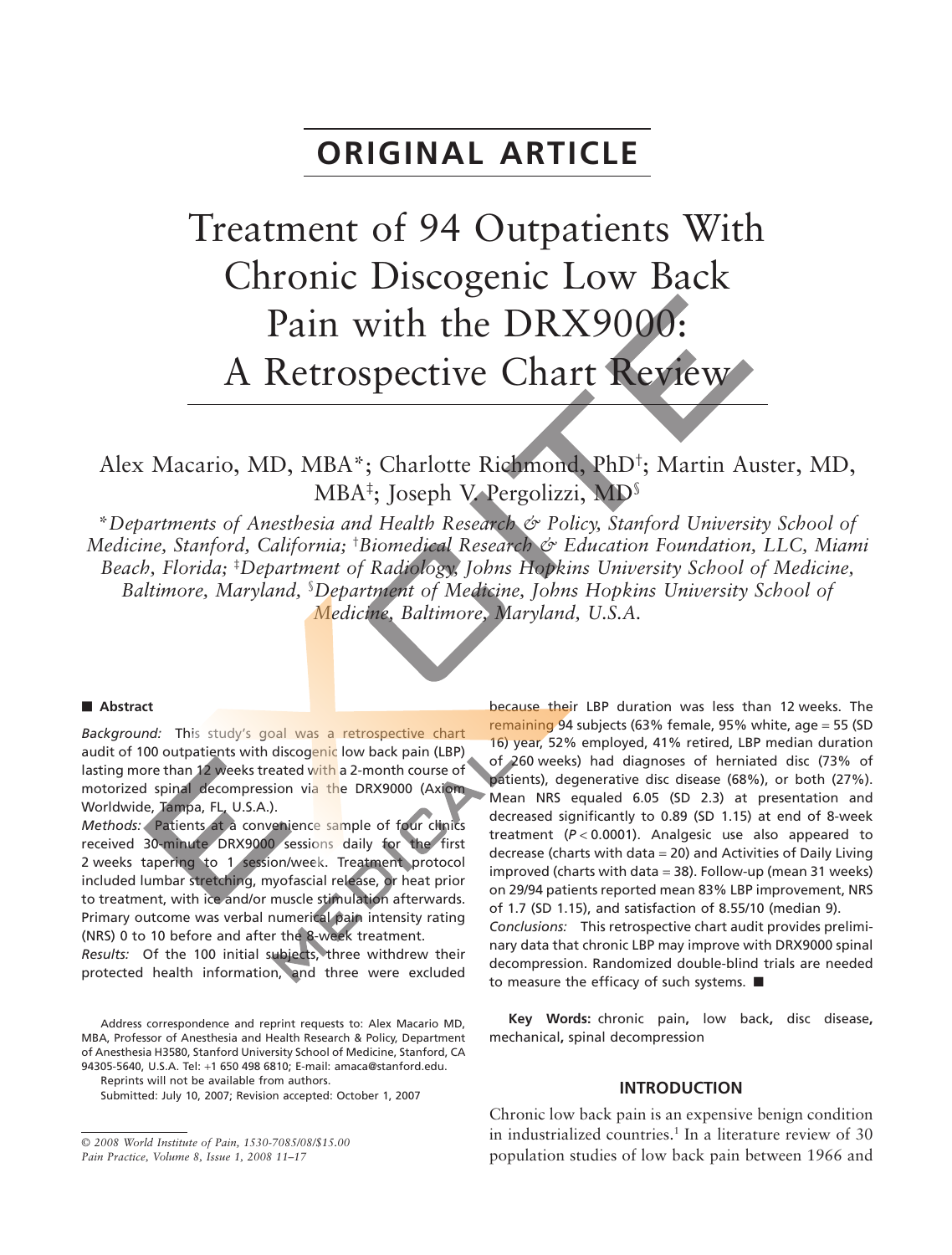1998, the prevalence of low back pain at any given moment ranged from 12% to 33%, 1-year prevalence ranged from 22% to 65%, and lifetime prevalence ranged from 11% to 84%.<sup>2</sup> Mechanical causes may be either injury to lumbosacral muscles and ligaments, facet joint or sacroiliac joint arthropathy, or discogenic disease due to degenerative changes. Discogenic pain most commonly affects the lower back, buttocks, and hips and is thought to be related to injury and subsequent repair of the anulus fibrosus.<sup>3</sup> Treatments vary widely, and should be individualized to the patient. If noninvasive modalities are preferred, many options exist such as oral analgesics,<sup>4</sup> muscle relaxants, $5$  exercises, $6$  acupuncture, $7$  manipulation, $8$  or back school. $9$ 

Although data exist supporting the use of traction to widen the intervertebral space, $10$  reduce disc protru $sion<sup>11</sup>$  and intradiscal pressure,<sup>12</sup> and improve motor evoked potentials<sup>13</sup> and leg mobility,<sup>14</sup> systematic reviews of clinical trials of traction for low back pain with or without sciatica have found that traction is probably not effective in improving pain, compared to placebo, sham or other treatments.<sup>15-20</sup>

In general, traction can be delivered manually by the therapist via the weight of the patient through a suspension device, $^{21}$  or by the patient pulling the bars at the head of the table while lying on a specially designed table with the pelvis secured.<sup>22</sup> These types of traction can be difficult to standardize because of the patient's as well as the therapist's fatigue, or intolerance by the patient to the force or position.<sup>23,24</sup> Additionally, the pull force is linear and may elicit the body's proprioceptive response that triggers paravertebral muscle contraction which may reduce the distractive effect.

Several axial decompression systems have been developed to overcome these drawbacks. These systems include the DRX9000 (Axiom Worldwide, Tampa, FL, U.S.A., approved by FDA in 2003), the VAX-D (Vat-Tech, Inc., Palm Harbor, FL, U.S.A., approved by the FDA in 1996), and the Accu-Spina System (North American Medical Corporation, Aventura, FL, U.S.A., approved by FDA in 2000). Although some nonrandomized studies of motorized spinal decompression reported pain reduction, $25-28$  a systematic review of relevant randomized trials suggests that published data are too limited to determine whether vertebral axial decompression provides benefit to individuals with low back pain (over other nonsurgical treatments).<sup>29</sup>

The goal of this study was to perform a retrospective chart audit to assess outcomes of a sample of outpatients with discogenic low back pain of more than

12 weeks treated with a 2-month course of motorized spinal decompression via the DRX9000.

#### **METHODS**

This study was granted exempt status by a central institutional review board (Quorum Review) prior to study initiation. A partial waiver of the Health Insurance Portability and Accountability Act (HIPAA) was received following approval of the telephone screening instrument. Protected health information reviewed during this study was accessed in a manner to ensure the privacy and confidentiality of patient health information in accordance with the Privacy Rule of the HIPAA, Title 45, U.S. Code of Federal Regulations 164.501, 164.508, and 164.512.

This study was a retrospective review of 100 charts of adults cared for at four clinics (a convenience sample), one hospital-based and three free-standing, in Ohio and Illinois. A prospective power analysis indicated that 100 patients would be sufficient to demonstrate a 2-point reduction in the verbal numerical pain intensity rating (0 to 10, an 11-point scale), with baseline pain score of 6 and a standard deviation of 3, at a level of significance of  $P = 0.05$  and power of 95%. Investigators have reported that a minimum of 20-mm difference on a written, self-reported visual analog scale is required to indicate a clinically important difference in chronic low back pain.<sup>30</sup>

When the investigator (C.R.) arrived at the clinic to examine the charts, the office assistant was asked to randomly select charts of patients. Inclusion criteria were patients more than 18 years old receiving a full course of treatment with DRX9000, with one of the following diagnoses: herniated disc, bulging or protruding intervertebral discs, degenerative disc disease, posterior facet syndrome, and sciatica.

Patients with the following conditions were not eligible for spinal decompression treatment: pregnancy, prior lumbar fusion, cancer metastasis, severe osteoporosis, spondylolisthesis (unstable), spine compression fracture, aortic aneurysm, pelvic or abdominal cancer, disc space infection, severe peripheral neuropathy, hemiplegia, paraplegia, or cognitive dysfunction. Worker's compensation patients were excluded from our study.

The sample size at each clinic was created as the number of charts that could be reviewed in 1 day, with an overall total of 100.

A single investigator (C.R.) reviewed these medical records (patients greater than 18 years of age with discogenic low back pain lasting more than 12 weeks) by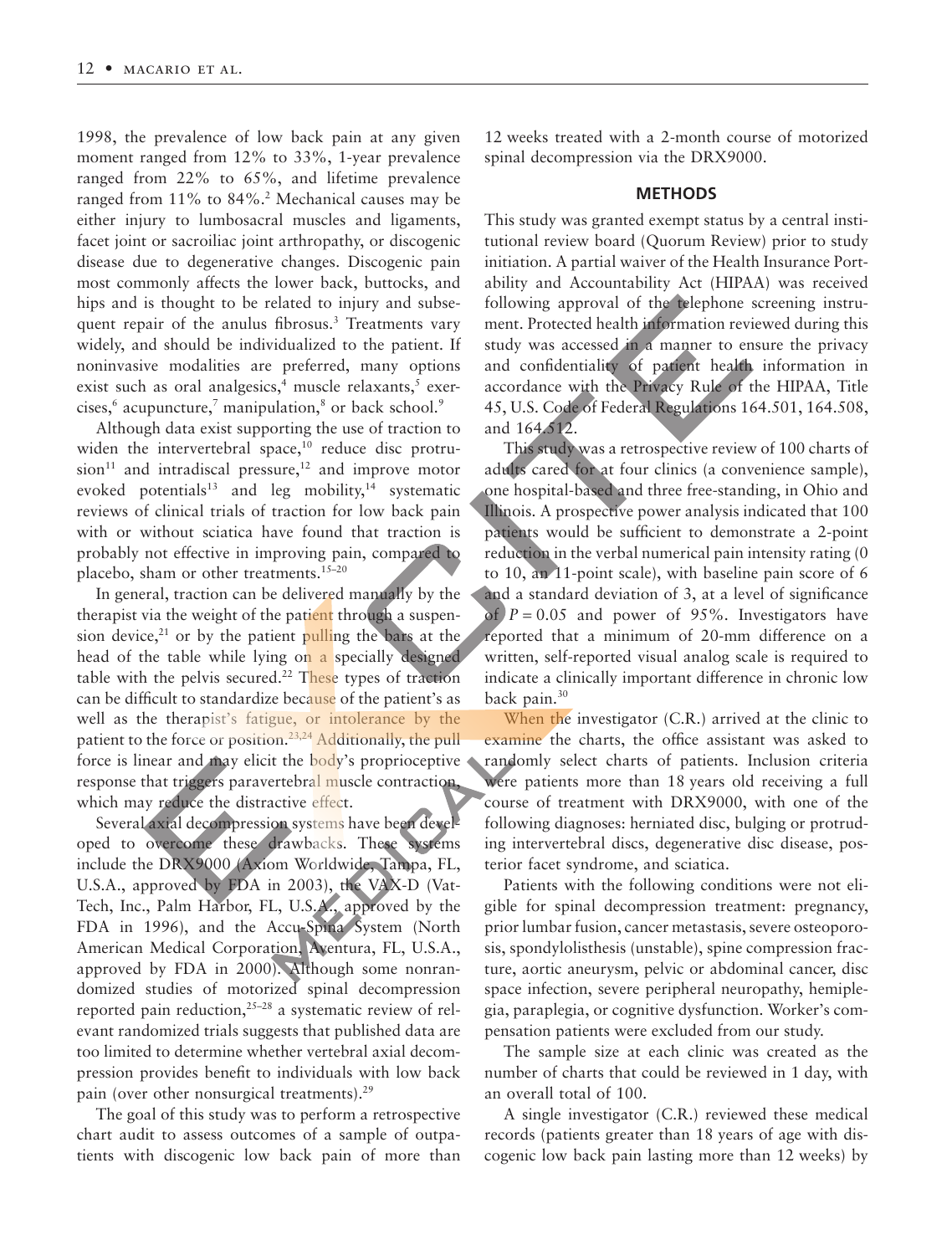using a standardized data collection form, available from the investigators upon request. Criteria for discogenic pain diagnosis included appropriate history and physical exam findings, supported by magnetic resonance imaging (MRI) findings.

For the DRX9000, a split table design is used to reduce friction on the lumbar muscles. With the patient lying supine, a chest and shoulder harness controls the upper body. A knee rest eliminates pelvic rotation. The DRX9000 apparatus has built-in air bladders, disc angle pull adjustments, harnesses, and can increase the distraction force more slowly in the latter part of the decompression.

Treatment protocol was individualized to the characteristics of the patient. The DRX9000 employs a motor pulley to deliver mechanized segmental distraction that can be delivered in a static or oscillatory fashion for a preselected duration. For example, the location of lumbar spine level disease (from the MRI) determines pull angle settings to target the affected lumbar disc. The typical pull angle setting was 18 degrees (range 6 to 30). Initial weight was set as 50% of patient's weight minus 10 lb. (Table 1)

Treatment was delivered for 28 to 30 minutes daily for the first 2 weeks, three times per week for two more weeks, tapering to one session the last week for an average of 8 weeks. The weight was raised in increments of 5 to 10 lb per session for the first three sessions as tolerated until a final weight of 50% body weight plus 10 to 20 lb was reached. Treatment protocol included instruction on lumbar stretching exercises, myofascial release or heat prior to DRX9000 treatment, with cold packs and/or muscle stimulation after DRX9000 sessions.

**Table 1.** Spinal Decompression Parameters Used for Treatment

|                                            | Mean | Ľow      | High       |
|--------------------------------------------|------|----------|------------|
| Initial weights (lb)<br>Final weights (lb) | 74   | 17<br>20 | 100<br>145 |

Outcome measures including a verbal numerical pain intensity rating (0 to 10, an 11-point scale), analgesic use, and activities of daily living were assessed before the first DRX9000 session and after the last DRX9000 session. Data abstracted from the medical record depended on what each clinic recorded in the chart. Patients were phoned a minimum of 4 weeks after their last treatment to obtain longer-term follow-up. If after three attempts the patient was unreachable, we mailed a written survey questionnaire to get follow-up data. At this follow-up, we asked, "How satisfied were you with the DRX9000 treatment  $(0-10 \text{ scale})$ ? 0 = Not satisfied  $10 = \text{Very satisfied}$ " and "What percent improvement" in your low back pain did the DRX9000 provide?"

Of the 100 initial subjects, three patients withdrew their protected health information, and three patients initially studied were excluded from the final analysis because their back pain was less than 12 weeks in duration. Data on these three patients were inadvertently collected (even though they did not meet inclusion criteria), but this was not discovered until the database was analyzed.

Table 2 has details on the final sample size of 94. Not enough patients were enrolled to determine if the clinic was an independent predictor of outcome.

#### **Statistics**

Descriptive statistics are provided. Inferential statistics (Wilcoxon signed-rank test for nonparametric data) were only performed for verbal numerical pain intensity rating (0 to 10), as this was the primary endpoint, as recorded in the office chart prior to initiating treatment and at the end of the 2-month treatment course.

#### **RESULTS**

Patient (Table 3), clinical (Table 4), and MRI characteristics (Table 5) of the 94 patients studied are summarized.

The pain reference patterns included nonspecific low back pain in 89% of patients; pain radiation into the buttock in 23% of patients; pain radiation into the thigh or lower leg, in 62% of patients. Finally, leg pain was

#### **Table 2.** Patients Studied at Each Site and Characteristics of Clinics

|                                              | Clinic R | Clinic O | Clinic M | Clinic S   |
|----------------------------------------------|----------|----------|----------|------------|
| Number of patients studied                   | 33       | 10       | 20       | 31         |
| Total number of patients seen by clinic/year | 850      | 6500     | 1000     | New clinic |
| Annual DRX9000 case volume                   | 212      | 300      | 800      | New clinic |
| Year DRX9000 installed                       | 2003     | 2002     | 2004     | 2005       |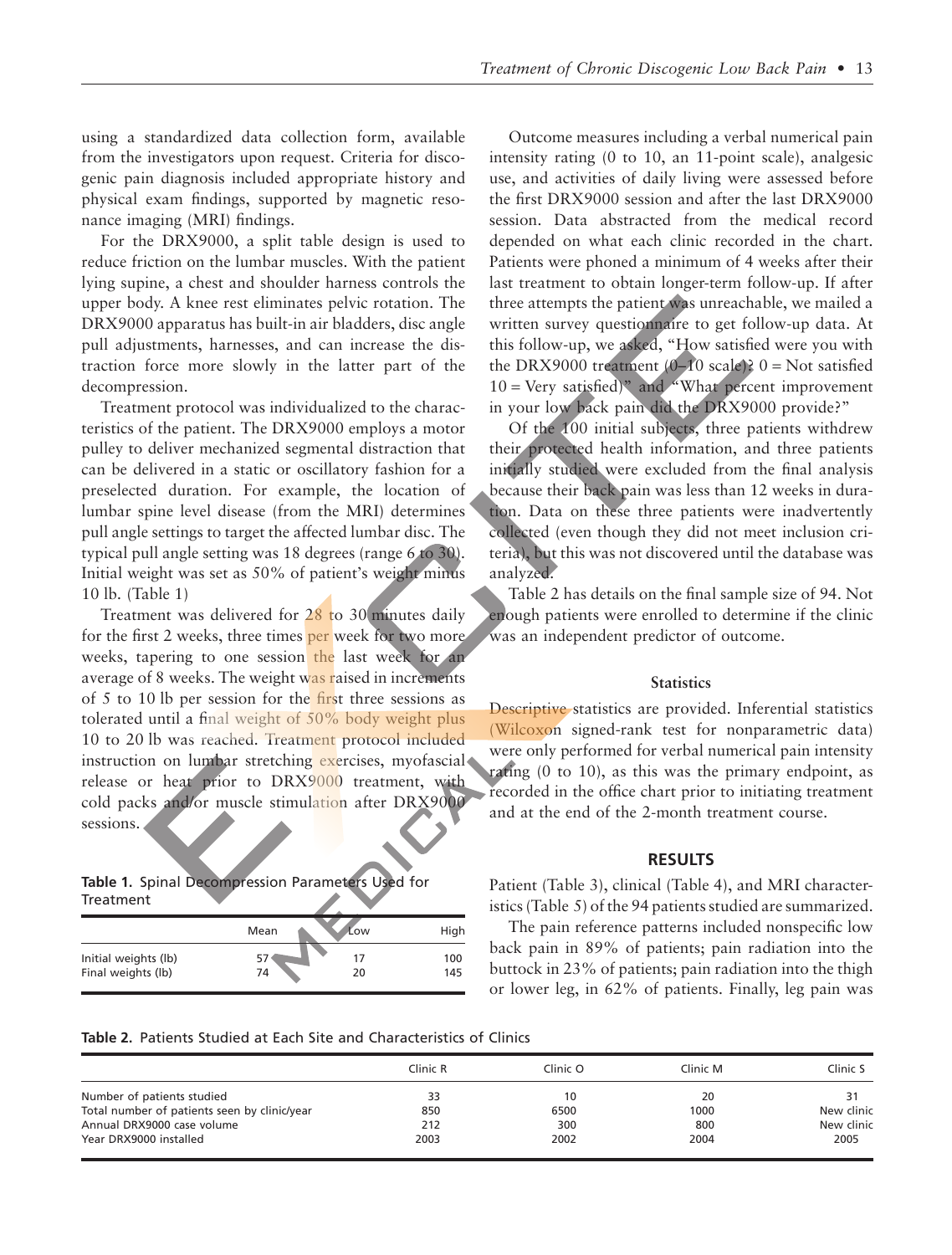#### **Table 3.** Demographics of Cohort

| Mean age (years)         | 55 (SD 16) |  |
|--------------------------|------------|--|
| Mean height (inches)     | 68 (SD 4)  |  |
| Mean weight (kg)         | 90 (SD 20) |  |
| Mean BMI                 | 30 (SD 7)  |  |
| % female                 | 63         |  |
| % white                  | 95         |  |
| % African American       | 2          |  |
| % Hispanic               | 2          |  |
| % Asian                  | 1          |  |
| <b>Employment status</b> |            |  |
| % employed               | 52         |  |
| % retired                | 41         |  |
| % other (eg, homemaker)  | 6          |  |
|                          |            |  |

BMI, body mass index.

#### **Table 4.** Clinical Characteristics of Patients

| <b>Primary Diagnosis</b>                     | $\%$ |
|----------------------------------------------|------|
| Herniated disc                               | 73   |
| Degenerative disc disease                    | 68   |
| Herniated disc and degenerative disc disease | 27   |
| Sciatica                                     | 12   |

#### **Table 5.** MRI Findings

| Disc most involved (%)<br>T12-I1                | 2   |
|-------------------------------------------------|-----|
| $L1-L2$                                         |     |
|                                                 |     |
| $L2-L3$                                         | 8   |
| $L3-L4$                                         | 14  |
| $L4-L5$                                         | 39  |
| $L5-S1$                                         | 36  |
| Mean number of levels with degenerative changes | 2.4 |
| Disc findings (%)                               |     |
| Degenerative changes                            | 28  |
| <b>Bulge</b>                                    | 37  |
| Protrusion                                      | 29  |
| Extrusion                                       |     |
| Other findings (%)                              |     |
| Neural foramen compromise                       | 23  |
| Nerve root compression/impingement              |     |
| Central stenosis                                | 15  |
|                                                 | 16  |
| Facet arthropathy                               |     |
| Endplate changes                                | 5   |
| Disc space narrowing                            | 14  |
| Annular tear                                    | 4   |
|                                                 |     |
|                                                 |     |

more severe than back pain in  $8\%$  of patients and 13% of patients had previous spine surgery.

Patients studied had received other treatments for their low back pain prior to initiating spinal decompression including chiropractic manipulation (64% of patients), physical therapy (45%), epidural steroids  $(35\%)$ , massage  $(21\%)$ , and acupuncture  $(14\%)$ .

The median pain duration was 260 weeks (mean 535 weeks, range 12 to 3120 weeks).

#### **Table 6.** Analgesic Use

| Analgesics           | At time of Initial<br>Presentation | After Last Treatment |
|----------------------|------------------------------------|----------------------|
| Charts with data     | $n = 94*$                          | $n = 20$             |
| No medication (%)    | 43                                 | 75                   |
| NSAIDs (%)           | 39                                 | 15                   |
| Opioids (%)          | 24                                 | 10                   |
| Steroids (%)         | 3                                  | 5                    |
| Muscle relaxants (%) | 13                                 | 5                    |
| Gabapentin (%)       |                                    | 0                    |

\* Some patients are on more than one medication, so totals add up to more than 100%. NSAIDs, Non-steroidal anti-inflammatory drugs.

#### **Table 7.** Activities of Daily Living

| <b>Back Pain Interfered</b><br>with ADL | At Time of Initial<br>Presentation | After Last DRX<br>Treatment |
|-----------------------------------------|------------------------------------|-----------------------------|
| Charts with data                        | $n = 85$                           | $n = 38$                    |
| Bathing (%)                             | 23                                 | O                           |
| Dressing (%)                            | 23                                 | O                           |
| Transferring (%)                        | O                                  | O                           |
| Walking (%)                             | 52                                 |                             |
| Sitting (%)                             | 50                                 | 2                           |
| Standing (%)                            | 53                                 | 3                           |
| Sleep $(\%)$                            | 21                                 | O                           |
| Other (%)                               | 61                                 | 2                           |

ADL, Activities of Daily Living; DRX, DRX9000 (Axiom Worldwide).

At time of initial presentation to the clinic prior to DRX9000 treatment, subjects reported a mean verbal numerical pain intensity rating equal to 6.05 (SD 2.3, range 2 to 10, median 6, 25th to 75th percentile 4 to 8) on 0 to 10 scale. This decreased to 0.89 (SD 1.15, range 0 to 5, median 0.5, 25th to 75th percentile 0 to 1) after the last DRX9000 spinal decompression session  $(P < 0.0001)$ .

Analgesic use and activities of daily living improved by the end of the 8-week treatment regimen. (Tables 6 and 7)

No adverse events were noted.

Patients paid median out-of-pocket of \$10 per session (mean \$27).

#### **Follow-Up**

Of the 94 eligible subjects, 25 were reached by telephone. The others did not return a phone message or the contact phone number was incorrect. Questionnaires were mailed to these remaining patients, and seven questionnaires were received back in the mail (three of the patients withdrew their consents for use of protected health information). Thus, we analyzed data on 29 of the 94 patients (mean follow-up of 31 weeks, median 17 weeks).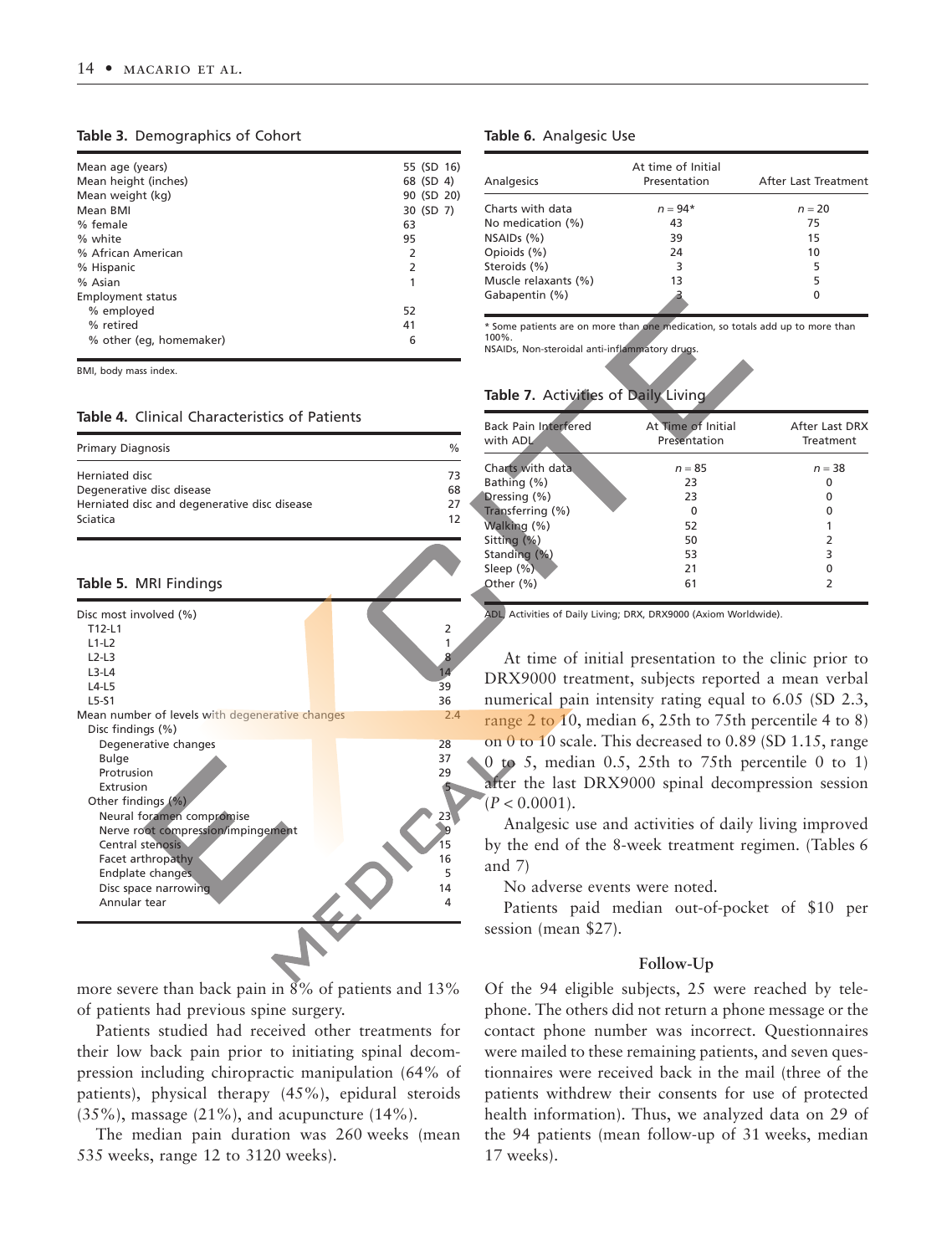At this follow-up, patients reported: a mean 83% (median 90%, range 0% to 100%) improvement in back pain, a mean low back pain score of 1.7 (median 1, range 0 to 6) and satisfaction with the DRX9000 treatment equal to a mean of 8.55 (median 9, range 5 to 10) on a 0 to 10 scale ( $0 = Not$  satisfied  $10 = Very$  satisfied). None of these patients reported requiring procedural therapies (eg, surgery).

#### **DISCUSSION**

Retrospective studies such as this one can provide useful information by evaluating treatment patterns and outcomes in routine clinical practice, in a diverse patient population. Subjects in our study were mostly female, white, age in their fifties, with 52% being employed and 41% retired. Overall, our findings suggest that the use of spinal decompression administered via the DRX9000 apparatus may help reduce chronic low back pain. The study cohort had a mean verbal numerical pain score of 6.05 on 0 to 10 scale at time of initial presentation, which is consistent with low back pain scores in published studies.<sup>31</sup> Pain scores decreased significantly to 0.89 at the end of 8 weeks of DRX9000 treatment.

We did not have control groups, making it difficult to know how much of the benefit was due to the spinal decompression itself or placebo or spontaneous recovery as the natural course of chronic discogenic pain includes periods of improvement of functional capacity and pain scores. In fact, the favorable natural history of low back pain has been hypothesized to be a reason for the proliferation of "unproved" treatments that may seem to be effective.<sup>32</sup> No untoward complications were noted in the 94 patients studied that received spinal decompression via the DRX9000.

Discogenic pain is a major problem in lumbar degenerative disc disease, and may be due to progressive annular breakdown and tearing which stimulates pain fibers in the outer one-third of the annulus.<sup>33</sup> Experimental data exist to support the concept that spinal decompression reduces intradiscal pressure. This in turn may facilitate oxygen and nutrient uptake and improve disc metabolism and restoration.<sup>34,35</sup>

However, oftentimes the anatomic cause of persistent low back pain remains unknown. This is because structural imaging and symptoms are poorly correlated.36–38 Central nervous system neuroplasticity related to neuronal hyperactivity, changes in membrane excitability, and expression of new genes may perpetuate the perception of pain.39 Also, patients' baseline psychosocial variables may affect the development of chronic low back pain.40 Job satisfaction, for example, remains a strong predictive factor for the identification of patients with acute low back pain who will develop chronic low back pain.41 Certainly, a multidisciplinary approach can help patients with chronic discogenic low back pain by providing cognitive-behavioral therapy, patient education, nonsteroidal anti-inflammatory drugs, and physical therapy.

### **Limitations**

Assessment for low back pain usually includes four specific domains: pain intensity, back pain specific disability, patient satisfaction with treatment outcome, and a work disability assessment.<sup>42</sup> We attempted to evaluate all four domains, but the incomplete data available in the chart review did not allow us to make complete assessments on all four domains. Analgesic use appeared to decrease (charts with data = 20 out of 94 subjects) and activities of daily living improved (charts with  $data = 38$  out of 94 subjects). As this was a retrospective study, and we recorded what was performed for each patient, the lack of control for either the analgesic use or the use during the time off traction treatment could have influenced the results.

Also, the study was retrospective with variability in how the various clinics used adjunctive modalities such as lumbar stretching exercises, myofascial release or heat prior to treatment, and cold packs and/or muscle stimulation in posttreatment sessions. The telephone/ mail follow-up was performed to enhance the retrospective chart audit. It is not known if the patients in the nonresponder group improved, remained stable, or deteriorated.

#### **Future Studies**

The study was limited to established patients with chronic low back pain. Nonetheless, positive clinical outcomes from this initial review of patients treated with the DRX9000 is encouraging and warrants further investigation in a more rigorous prospective clinical study. Such studies are under way and have an expanded patient population with tighter control of the treatment protocol (and use of adjunct therapies such as ice, heat, massage, anti-inflammatory drugs, Transcutaneous Electrical Nerve Stimulator). Spinal decompression systems available commercially may have differences in design, such as position of patient (supine or prone), angle of pull (and whether it is adjustable), type of motor, use of feedback from tension sensors during distraction to attempt to minimize proprioceptive paravertebral reflex muscle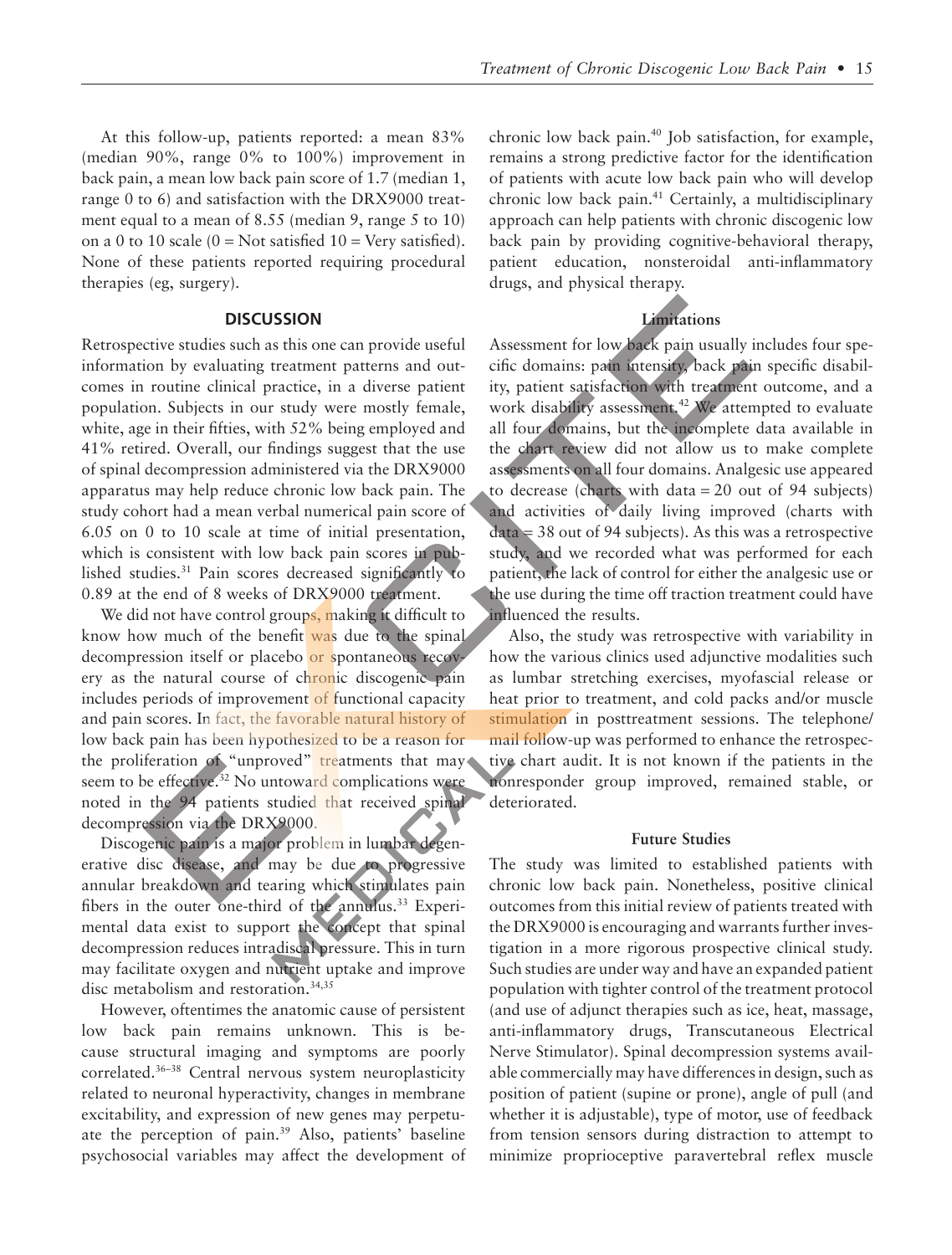contraction,<sup>43</sup> and measurement of delivered forces. These may lead to differing physical responses to therapy, so studies of one type of apparatus should not readily be applied across all machines.

Before a final assessment can be made on the efficacy and safety (eg, number of complications) of motorized spinal decompression, investigations are needed to determine which patient types do well, and which patients do not do well, and how benefits persist with time. For example, our mean longer term follow-up of 31 weeks, for 29 of the 94 patients, revealed a continued mean 83% improvement in low back pain, with a mean pain score of 1.7. Future studies will need to determine how much of the positive health outcome can be attributed to a device-specific mechanism of action vs. a multidisciplinary treatment approach, the optimal amount of distractive tension (the "pull weight" [pounds] relative to the patient's weight), whether patient positioning during spinal decompression affects outcome, the optimal angle of distraction, length of the pull and relaxation cycles, and frequency and duration of decompression sessions. As spinal decompression is a noninvasive modality, the benefits may not have to be as large to the patient as for other more invasive treatments.

#### **Conclusions**

Overall, this preliminary analysis suggests that treatment with the DRX9000 nonsurgical spinal decompression system reduced patient's chronic low back pain with patients requiring fewer analgesics, and achieving better function. However, without control groups, it is difficult to know how much of the benefit was placebo, spontaneous recovery, or the treatment itself. Randomized double-blind trials are needed to measure the efficacy of such systems.

## **ACKNOWLEDGMENTS**

This study was funded in part by Axiom Worldwide, 9423 Corporate Lake Drive, Tampa, FL 33634. Axiom did not participate in the data collection, analysis, or interpretation of the results contained in the article.

#### **REFERENCES**

1. Maetzel A, Li L. The economic burden of low back pain: a review of studies published between 1996 and 2001. *Best Pract Res Clin Rheumatol.* 2002;16:23–30.

2. Walker BF. The prevalence of low back pain: a systematic review of the literature from 1966 to 1998. *J Spinal Disord.* 2000;13:205–217.

3. Peng B, Hao J, Hou S, et al. Possible pathogenesis of painful intervertebral disc degeneration. *Spine.* 2006;31:560– 566.

4. Hale ME, Dvergsten C, Gimbel J. Efficacy and safety of oxymorphone extended release in chronic low back pain. Results of a randomized, double-blind, placebo- and activecontrolled phase III study. *J Pain.* 2005;6:21–28.

5. Shen FH, Samartzis D, Andersson GB. Nonsurgical management of acute and chronic low back pain. *J Am Acad Orthop Surg.* 2006;14:477–487.

6. Long A, Donelson R, Fung T. Does it matter which exercise? A randomized control trial of exercise for low back pain. *Spine.* 2004;29:2593–2602.

7. Leibing E, Leonhardt U, Koster G, et al. Acupuncture treatment of chronic low-back pain—a randomized, blinded, placebo-controlled trial with 9-month follow-up. *Pain.* 2002;96:189–196.

8. Gay RE, Bronfort G, Evans RL. Distraction manipulation of the lumbar spine: a review of the literature. *J Manipulative Physiol Ther.* 2005;28:266–273.

9. van der Roer N, van Tulder MW, Barendse JM, et al. Cost-effectiveness of an intensive group training protocol compared to physiotherapy guideline care for sub-acute and chronic low back pain: design of a randomised controlled trial with an economic evaluation. *BMC Musculoskelet Disord.* 2004;5:45.

10. Gupta RC, Ramarao SV. Epidurography in reduction of lumbar disc prolapse by traction. *Arch Phys Med Rehabil.* 1978;59:322–327.

11. Onel D, Tuzlaci M, Sari H, Demir K. Computed tomographic investigation of the effect of traction on lumbar disc herniations. *Spine.* 1989;14:82–90.

12. Ramos G, Martin W. Effects of vertebral axial decompression on intradiscal pressure. *J Neurosurg.* 1994; 81:350–353.

13. Guechev G, Guechev A. Fast dynamics of voluntary muscle strength and motor evoked potentials after traction therapy in patient with lumbosacral root lesion. *Electromyogr Clin Neurophysiol.* 1996;36:195–197.

14. Meszaros TF, Olson R, Kulig K, Creighton D, Czarnecki E. Effect of 10%, 30%, and 60% body weight traction on the straight leg raise test of symptomatic patients with low back pain. *J Orthop Sports Phys Ther.* 2000;30:595–601.

15. Scheer SJ, Radack KL, O'Brien DR Jr. Randomized controlled trials in industrial low back pain relating to return to work. Part 2. Discogenic low back pain. *Arch Phys Med Rehabil.* 1996;77:1189–1197.

16. Koes BW, Bouter LM, van der Heijden GJ. Methodological quality of randomized clinical trials on treatment efficacy in low back pain. *Spine.* 1995;20:228–235.

17. van der Heijdan GJ, Beurskens AJ, Koes BW, Assendelft WJ, de Vet HC, Bouter LM. The efficacy of traction for back and neck pain: a systematic, blinded review of randomised clinical trial methods. *Phys Ther.* 1995;75:93–104.